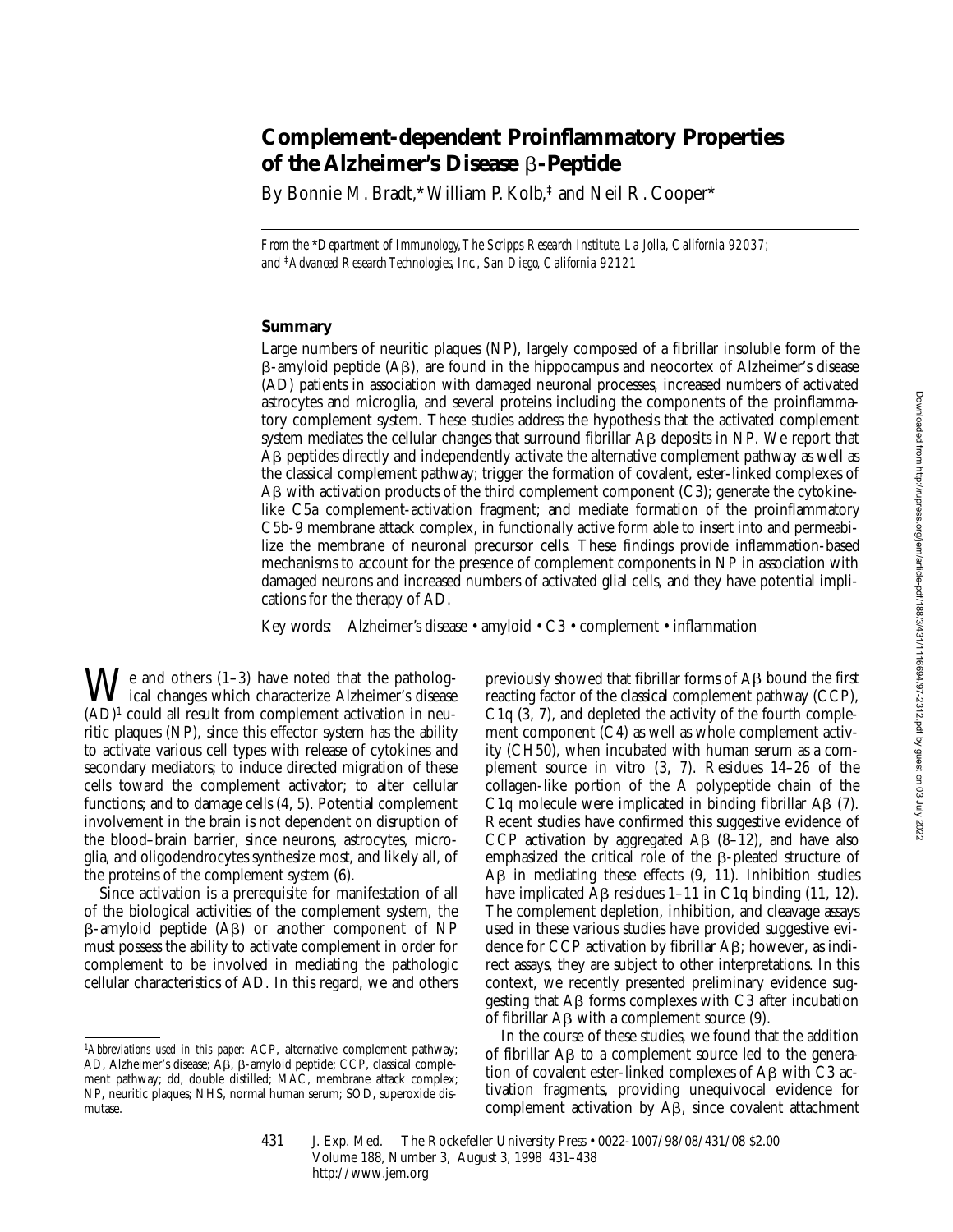of C3 activation fragments to complement activators represents a fundamental tenet of complement action. We also found that fibrillar A<sub>B</sub> possesses the ability to activate the alternative complement pathway (ACP) in serum, as well as in mixtures of the six purified proteins of the alternative pathway in physiologic concentrations, providing the first indication that  $\overrightarrow{AB}$  independently activates both complement pathways. Additionally, we observed that such activation is highly specific for  $\overline{AB}$  and completely independent of oxidative processes. These studies are described here. Finally, we also report for the first time that AB-mediated complement activation is biologically significant, as it leads to generation of the cytokine-like C5a complement-activation fragment, and mediates formation of the proinflammatory C5b-9 membrane attack complex (MAC), in functionally active form able to insert into and permeabilize the membranes of neuronal precursor cells.

## **Materials and Methods**

*A*b*-Mediated Complement Activation and Complement Activation ELISA Assays.* Aβ 1–40 and 1–42 (Bachem California, Torrance, CA; Bachem Bioscience, Inc., King of Prussia, PA; Quality Controlled Biochemicals, Inc., Hopkinton, MA; Anaspec, Inc., San Jose, CA; and California Peptide Research, Inc., Napa, CA) were dissolved in either 100% DMSO at 10 mg/ml, or double distilled (dd) $H_2O$ , gradually diluted in dd $H_2O$  to 2 mg/ml and then brought to 1 mg/ml in 0.1 M Tris buffer, pH 7.4. A $\beta$  was used immediately (nonaggregated) or permitted to aggregate by incubation at room temperature for 48 h (A $\beta$  1–42) to 72 h (A $\beta$ 1–40); further incubation for 2 wk did not decrease complementactivating potential. Preaggregated  $\text{AB}$  preparations were incubated with an equal volume of 1:5 normal human serum (NHS), complement-depleted sera (Advanced Research Technologies, Inc.), or the six purified proteins of the ACP (Advanced Research Technologies, Inc.) in physiologic ratios (13). Dilutions were in veronal buffered saline, pH 7.4, containing calcium and magnesium. Inhibition studies were carried out with preaggregated  $A\beta$ 1–42 in the presence of deferoxamine, glutathione, dimethylthiourea, catalase, or superoxide dismutase (SOD), all purchased from Sigma Chemical Co. (St. Louis, MO). After 1 h at 37°C, EDTA was added to stop further complement activation, and the samples were diluted (1:20–1:300) and added, in replicate, to microtitration wells precoated overnight (4 $^{\circ}$ C) with 1  $\mu$ g (100  $\mu$ l) of mAb to A $\beta$  (10D5), mAb to a C3b neoantigen (clone 129), or mAb to an iC3b neoantigen (Quidel, San Diego, CA) at pH 7.4, and then blocked (BLOTTO; Pierce Chemical Co., Rockford, IL). After 1 h at room temperature, bound  $\text{A}\beta-\text{C}3\text{b}/\text{iC}3\text{b}$  complexes were detected with rabbit Ab to C3 or to Aß, horseradish peroxidaseconjugated anti–rabbit IgG (Kirkegaard & Perry Laboratories, Gaithersburg, MD), and ABTS (Kirkegaard & Perry Laboratories). C3 standard curves were generated with dilutions of purified iC3b (Advanced Research Technologies, Inc.) captured on wells precoated with anti-iC3b (Quidel). C5b-9 was captured on wells precoated with mAb to a C5b-9 neoantigen located in the poly C9 portion of the complex (Quidel) and detected with polyclonal goat Ab to C6 followed by horseradish peroxidase–conjugated mouse anti–goat IgG (Accurate Chemical and Science Corp., Westbury, NY) and ABTS. Values for the C5b-9 assay were back-calculated to the values in undiluted NHS. In some experiments, neuropeptide Y-porcine, urotensin I, or exendin 3

(all from California Peptide Research, Inc.); insulin B chain (Sigma Chemical Co.); amyloid precursor protein peptide (657– 676 (Bachem California); and adenovirus penton base 50-residue fragment (residues 317–366; reference 14), as well as preaggregated A $\beta$  1–42 preparations and monomeric A $\beta$  1–42, were dissolved in DMSO or ddH<sub>2</sub>O and aged at room temperature, exactly as described above for AB. In some studies, peptides, after dissolution as just described but diluted in Hepes-buffered NaCl at pH 7.4, were covalently cross-linked at a concentration of 200  $\mu$ M with the primary amine reactive agent, bis(sulfosuccinimidyl)suberate (BS3; Pierce Chemical Co.), at a concentration of 5 mM. After 30 min, the reaction was terminated by quenching. All peptides were incubated with NHS for 1 h at  $37^{\circ}$ C. After dilution, complement activation was assessed by the conventional CH50 assay (15) by quantitating residual functional C3 using C3 depleted serum according to product instructions (Advanced Research Technologies, Inc.), or by evaluating C5b-9 formation.

*Studies with Hydroxylamine.* After capture of complexes onto 10D5-coated wells, replicate wells were treated with 0.1 M Tris, pH 9.5, or 1 M hydroxylamine in 0.1 M Tris, pH 9.5, for 2 h at  $37^{\circ}$ C. After washing, remaining bound C3 was detected as described above. Residual  $\overrightarrow{AB}$  was detected with rabbit Ab to  $\overrightarrow{AB}$ , as described above. The formation of covalent complexes of Ab with C3 activation products was also evaluated using the Western blotting procedure on SDS-PAGE gels. Replicate samples of aggregated  $\overline{AB}$  1–42 or  $\overline{AB}$  1–40 were incubated with human serum for 1 h at 37°C in the presence or absence of EDTA, and the reaction mixtures were then microfuged, washed in Tris buffer, and incubated for 3 h at  $37^{\circ}$ C with 0.1 M Tris at pH 7.4, 0.1 M Tris at pH 9.5, or 1 M hydroxylamine in 0.1 M Tris at pH 9.5. The samples were again microfuged, and washed with Tris at pH 7.4 followed by the same buffer containing 0.1% SDS. The samples were then subjected to SDS-PAGE under nonreducing conditions and electroblotted, and bands were detected with rabbit Ab to C3 followed by goat anti–rabbit IgG (Kirkegaard & Perry Laboratories) and the SuperSignal system (Pierce Chemical Co.). After stripping,  $\overline{AB}$  was detected with 6E10 mouse Ab to  $\overline{AB}$ (Senetek PLC, St. Louis, MO) followed by goat anti–mouse IgG (Kirkegaard & Perry Laboratories) and the SuperSignal system. In some experiments, electroblotted gels were reacted first with rabbit Ab to Aβ (generated in this laboratory) or with 6E10 mAb to Aβ (Senetek PLC) followed by goat anti-rabbit IgG (Kirkegaard & Perry Laboratories) or goat anti–mouse IgG (Kirkegaard & Perry Laboratories), stripped, and reacted with mAb anti-iC3b (Quidel) or rabbit Ab to C3 (generated in this laboratory), followed by goat anti–mouse IgG or goat anti–rabbit IgG. Quantitation was with a PhosphorImager (Molecular Dynamics, Sunnyvale, CA).

*Mass Spectroscopy.* After solubilization in 70% formic acid, samples were analyzed by MALDI spectroscopy (Perseptive Voyager ELITE; Perseptive Biosystems, Inc., Framingham, MA).

*C5a.* C5a (and C5a des-Arg) was detected in diluted samples with the Biotrak radioimmunoassay kit (Amersham Corp., Arlington Heights, IL); the samples were subjected to acid precipitation before analysis (16). Values were back-calculated to the concentrations in undiluted NHS.

*C5b-9 Membrane Insertion.* Ntera2/D1 (NT2) cells (Stratagene Inc., La Jolla, CA) were grown to subconfluence, released with nonenzymatic cell dissociation solution (GIBCO BRL, Gaithersburg, MD), washed, and resuspended  $(2 \times 10^7 \text{ cells/ml})$ . NT2 cells (100  $\mu$ l) were incubated with 50  $\mu$ l NHS in the presence or absence of EDTA and 50  $\mu$ l preaggregated A $\beta$ . After 15 min at  $37^{\circ}$ C, the MAC was detected with rabbit Ab (Advanced Re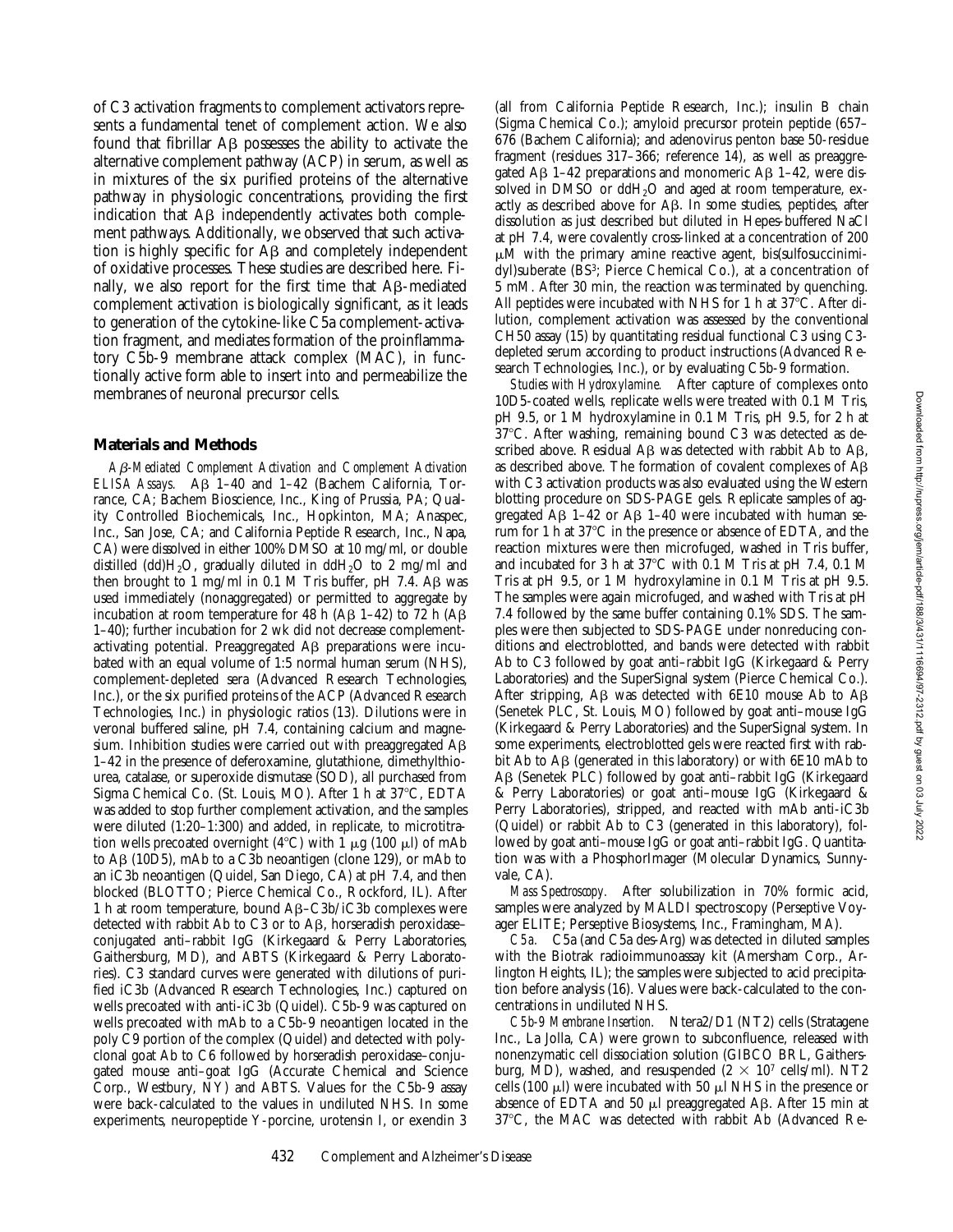search Technologies, Inc.) or mAb (Quidel) to C5b-9 neoantigens, followed by FITC anti–rabbit or –mouse Ig and propidium iodide. Readings were performed on a FACScan<sup>®</sup> and analyzed with CellQuest software (Becton Dickinson, San Jose, CA).

#### **Results and Discussion**

Sandwich-type ELISAs showed that complexes containing  $\overline{AB}$  and  $\overline{C3b}/i\overline{C3b}$  were generated in NHS, as a complement source, after incubation with aggregated  $\text{A}\beta$  1–42. Complexes were demonstrable after capture with mAbs to activation-dependent neoantigens in the first (C3b) or second (iC3b) C3 cleavage products and detection with rabbit Ab to  $\overrightarrow{AB}$  (Fig. 1, *a* and *b*), as well as after capture with mAb to A $\beta$  and detection with rabbit Ab to C3 (Fig. 1  $\dot{\theta}$ ) or C3d (not shown). EDTA, which blocks complement activation by chelating calcium and magnesium, prevented complex formation (Fig. 1 *c*). ELISAs in which complexes were captured with mAb to  $\text{A}\beta$  and detected with Ab to C3 were used for most of the studies, since such ELISAs permitted quantitation by reference to included standard curves generated with purified C3 captured on wells coated with mAb to C3 and detected with rabbit Ab to C3 (Fig. 1 *d*). Complement activation was detectable to  $\sim$ 1  $\mu$ M AB 1–42 (Fig. 1 *d*). 10 different preaggregated  $\overline{AB}$  1–40 and 20 different preaggregated  $\overline{AB}$ 1–42 preparations from 5 manufacturers generated such complexes. A $\beta$  1–42 was generally 5–10-fold more active than  $\text{A}\beta$  1–40 in this regard. The cation-dependent formation of  $\mathsf{A}\mathsf{B}\text{-}\mathsf{C}3\mathsf{b}/\mathsf{i}\mathsf{C}3\mathsf{b}$  complexes after incubation of aggregated Ab with NHS provides unequivocal evidence for complement activation by aggregated Ab.

Ê

(405

density

Optical

 $\frac{1}{N+S}$ 

NHS<br>A<sub>B</sub><br>50<sub>U</sub>M

Ē

1405

density

02

 $0.5$ c

 $0.4$  $405$ 

 $\widehat{\mathsf{E}}$ 

**Cotica** 

NHS<br>AR<br>100uM

Ab–C3b/iC3b complex formation was evident after incubation of aggregated  $\overline{AB}$  1–42 with NHS lacking factor B, an essential component of the ACP (Fig. 1 *e*); such sera contain an intact CCP, but do not permit ACP activation. A significant reduction in complex formation was also evident in C1q-depleted serum compared with NHS (Fig. 1 *e*). These data show that the CCP mediates complex formation by aggregated Ab, findings that were anticipated from the results of the complement depletion assays described earlier. Unexpectedly, however, the ACP also mediated the formation of complexes, since they were also generated after the addition of aggregated A $\beta$  1–42 to NHS lacking factor C1q, and complex formation was reduced in factor B–depleted serum compared with NHS (Fig. 1 *e*), a result replicated in four additional experiments with different  $A\beta$ 1–42 preparations. The ability of  $\mathsf{AB}$  1–42 to activate the ACP was confirmed in three studies in which preaggregated  $\overrightarrow{AB}$  1–42 was incubated with a mixture of the six purified proteins of the ACP (factors B, D, H, and I, properdin, and C3) in physiological ratios (reference 13; Fig. 1 *f* ). These data document the ability of aggregated  $\overrightarrow{AB}$  not only to activate the CCP, but also to independently activate the ACP. This is the first indication that aggregated  $\overrightarrow{AB}$  activates the ACP; it had been presumed that complement activation by A<sub>B</sub> was exclusively via the CCP because of the absence of ACP components (factor B and properdin) in NP (1, 17, 18). The failure to detect ACP components in NP may be due to the extreme lability of the ACP C3 convertase.

Multiple different aggregated  $AB$  1–42 preparations activated complement, as determined by the classical CH50 complement consumption technique (Fig. 1 *g*). The aging

> **Figure 1.** ELISA demonstration of complement-mediated formation of complexes of  $A\beta$ with C3 activation fragments (*a– d*). Complexes were captured, detected, and quantitated as described in Materials and Methods. NHS or purified ACP proteins only do not contain A $\beta$ . (a) Preaggregated  $\overrightarrow{AB}$  1-42 (100  $\mu$ M and 50  $\mu$ M) was incubated in NHS, captured with mAb to C3b, and detected with rabbit Ab to  $\mathbf{A}\mathbf{\beta}$ . (b) Two preaggregated A $\beta$  1–42 preparations (A $\beta$



C3/well (x 10<sup>-9</sup>)

Molecules

(percen

NHS<br>only

NHS<br>Aß2

NHS<br>Aß1

d

NHS<br>only

NHS. Complement activation was assessed by the CH50 method. Correlation coefficients for the CH50 determinations ranged from 0.995 to 1.000.

C3/well (x 10-9)

dolecules

 $\overline{10}$ 

 $7.5$ 

 $2.5$ 

PAP<br>only

PAP<br>Aß

NHS<br>only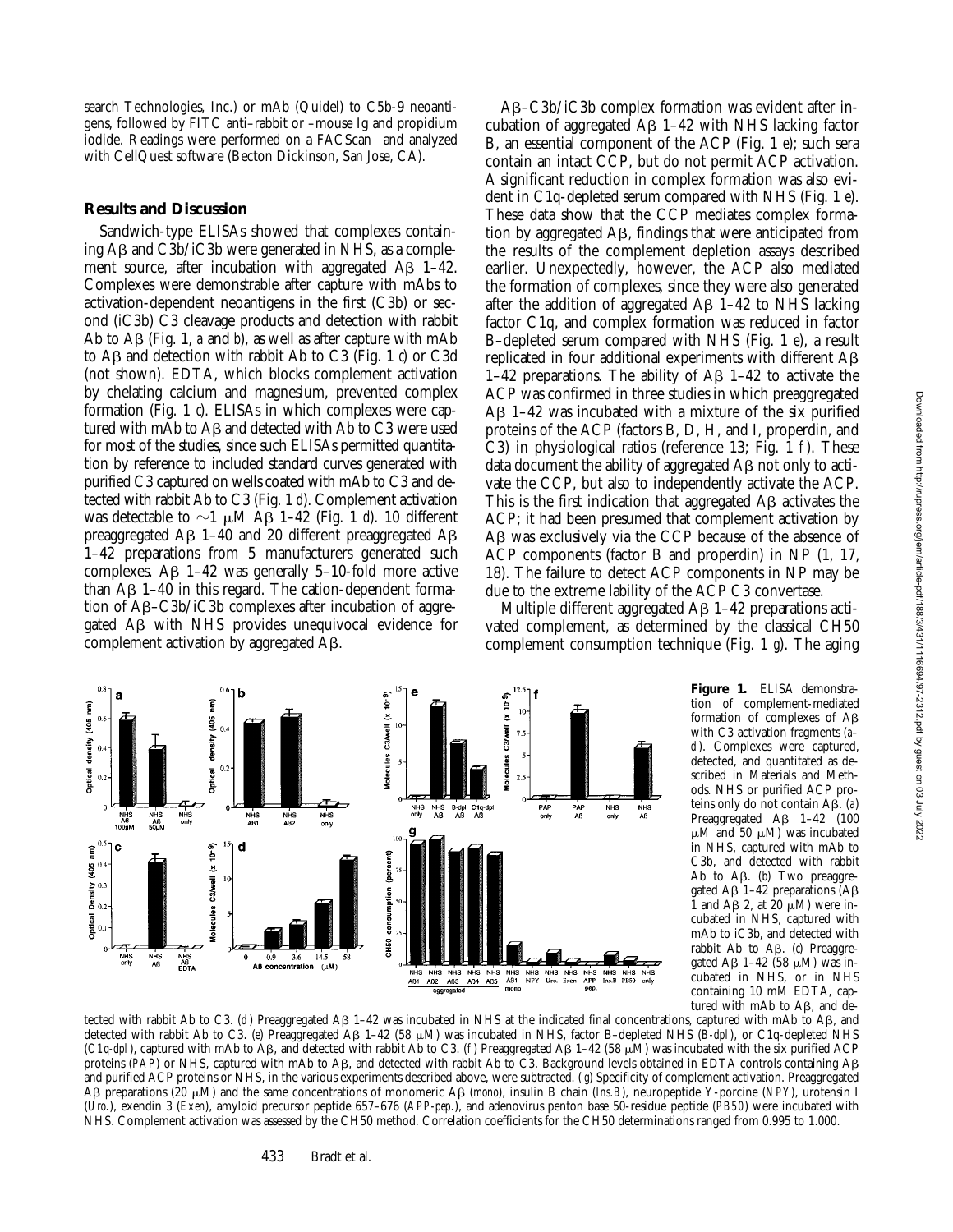procedure used to aggregate  $\mathsf{AB}$  generates  $\mathsf{B}\text{-pleated}$  fibrils (9). Nonfibrillar "amorphous" aggregates of  $\overrightarrow{AB}$  are devoid of complement-activating ability (9). In contrast to the aggregated preparations,  $\overrightarrow{AB}$  used immediately after dissolution had limited ability to activate complement (Fig. 1 *g*). These data document the important role of fibril formation for complement activation by  $\overrightarrow{AB}$  in vitro. Amylin, another peptide which spontaneously forms  $\beta$ -pleated fibrils, was also tested for complement-activating ability in these studies. The 37-residue amylin polypeptide represents the principal constituent of the amyloid deposits in type 2 diabetes. On SDS-PAGE gels, aged amylin migrated primarily as large SDS-insoluble stained bands. However, this fibrillar peptide did not significantly activate complement at a concentration of 100  $\mu$ M (7% CH50 consumption).

The specificity of complement activation by  $\overrightarrow{AB}$  was also evaluated by determining whether complement was activated by other small peptides (20–50 amino acids) containing multiple residues able to mediate covalent linkage to the glutamate residue of the hydrolyzed thioester of C3 (serine, tyrosine, threonine, lysine) and expressing similar overall charge to AB. All of the peptides were processed and aged in the same manner as  $\mathbf{A}\mathbf{B}$ . None of the peptides, including the insulin B chain (30 residues), neuropeptide Y-porcine (36 residues), urotensin I (41 residues), exendin 3 (39 residues), amyloid precursor peptide 657–676 (20 residues), and the adenovirus penton base fragment (50 residues) significantly activated complement at a concentration of 20  $\mu$ M, as assessed by the classical CH50 technique (Fig. 1 *g*). The peptides also showed little or no ability to activate complement in other assays, including the ability to deplete residual functional C3 and form the SC5b-9 complex (not shown). To determine whether peptide aggregation would increase complement-activating ability, urotensin I, neuropeptide Y-porcine, and exendin 3 were covalently crosslinked with the primary amine reactive reagent BS<sup>3</sup> before evaluating their ability to activate complement by the CH50 technique. Cross-linked urotensin I and neuropeptide Y-porcine gave a ladder of Coomassie-stained bands on SDS-PAGE analyses, but exendin 3 gave no stained bands, possibly due to the formation of very large aggregates. These three cross-linked peptides did not significantly activate complement  $(<10\% \text{ CH}50$  depletion) at a concentration of 20  $\mu$ M. In another study, cross-linked urotensin I exhibited 7% CH50 consumption at a concentration of 100  $\mu$ M, whereas aggregated AB 1–42 showed 45% consumption. These data cumulatively demonstrate the marked specificity of complement activation by fibrillar  $\mathbf{A}\mathbf{B}$ .

C3 preferentially binds to activators via ester bonds, although amide linkage has been described (19, 20); such bonds form between the reactive  $\gamma$ -carbonyl group of the glutamate residue of the activation-cleaved internal thioester bond in C3, and hydroxyl (ester) or amino (amide) groups on the activator (19). To evaluate possible ester linkage, complexes were captured with mAb to  $\mathsf{A}\mathsf{B}$  and incubated with Tris buffer containing 1 M hydroxylamine at pH 9.5 for 2 h at  $37^{\circ}$ C, a treatment which disrupts ester but not amide bonds (19, 20). Approximately 50% of the bound

C3, but none of the  $\mathsf{A}\mathsf{B}$ , was removed from the captured complexes by this treatment (Fig. 2, *a* and *b*), a result replicated in two additional studies with A $\beta$  1–40 and 1–42.

The formation of covalent complexes of  $A\beta$  with C3 activation products was also independently demonstrated using a Western blotting approach. In these studies, aggregated Ab 1–40 was incubated with serum, and the complexes of insoluble fibrillar A<sub>B</sub> with C<sub>3</sub> activation fragments were then sedimented, washed, and incubated with either 1 M hydroxylamine at pH 9.5 or control buffers. After washing, a prominent band with a molecular mass of  $\sim$ 180 kD, the molecular mass of C3, as well as several higher molecular mass bands, were detected with Ab to C3 (Fig. 2 *c*). After stripping, the same bands were also found to react with Ab to  $\mathbf{A}\mathbf{\beta}$ , although the gels were darker due to the presence of large amounts of aggregated  $\overrightarrow{AB}$  (Fig. 2  $\dot{\theta}$ ). Bands of the same molecular masses reactive with Abs to both AB and C3 were also observed when the blotting studies were performed in the reverse direction, i.e., blotting first with either mAb or polyclonal Ab to A<sub>B</sub> followed, after stripping, by blotting with rabbit Ab or mAb to C3 (not shown). The 180-kD band and the larger bands, which contain both C3 and  $\overline{AB}$ , undoubtedly represent complexes of  $\overline{AB}$  monomers with C3b monomers and oligomers, since they were not evident in the reactions carried out in the presence of EDTA or in the absence of fibrillar  $\overrightarrow{AB}$  (Fig. 2  $\overrightarrow{q}$ ).

C3 was also detected in the large  $\overline{AB}$  aggregates on the top of the gels (except for the EDTA lane) on longer exposure (not shown). The lesser reactivity of C3 in the larger Ab aggregates at the top of the gels, compared with the C3 monomers and oligomers within the gels, indicates that not all  $\overrightarrow{AB}$  monomers bear a molecule of C3b; this is not surprising, since  $\overline{AB}$  is in large aggregates and, in addition, in molar excess over C3. It may also be that  $\mathsf{A}\beta$  molecules bearing covalently bound C3b dissociate from the aggregates, in analogy to the dissociation of immune complexes by the covalent binding of C3b (21, 22).

Hydroxylamine treatment disrupted approximately half of the complexes (Fig. 2 *c*). Quantitative scanning of the C3 Western blot showed that the treatment with 1 M hydroxylamine at pH 9.5 removed 42% of the bound C3 compared with the pH 9.5 control; the pH 9.5 buffer treatment removed only trivial amounts (5.1%) of the bound C3 compared with the pH 7.4 treatment. The  $\overline{AB}$  Western blot could not be satisfactorily scanned due to the large background, but visual inspection reveals the same pattern (Fig. 2  $\dot{c}$ ). Identical results were obtained with A $\beta$  1–42 (not shown). These two independent assay systems both show that ester bonds, in part, mediate covalent attachment of C3 activation fragments to  $\overline{AB}$ .  $\overline{AB}$  1–42 contains two serines, at positions  $8$  and 26, and a tyrosine, at position 10, which could mediate ester linkages with C3 activation fragments.

With regard to the bond(s) responsible for the nonesterlinked  $\mathbf{A}\mathbf{B}-\mathbf{C}3\mathbf{b}/i\mathbf{C}3\mathbf{b}$  complexes,  $\mathbf{A}\mathbf{B}$  alone has been reported to generate free radicals (23) upon incubation in aqueous solution, and oxidative processes have been associated with  $\overline{AB}$  denaturation, fragmentation, and oxidation (24, 25). Because of the potential relevance of these pro-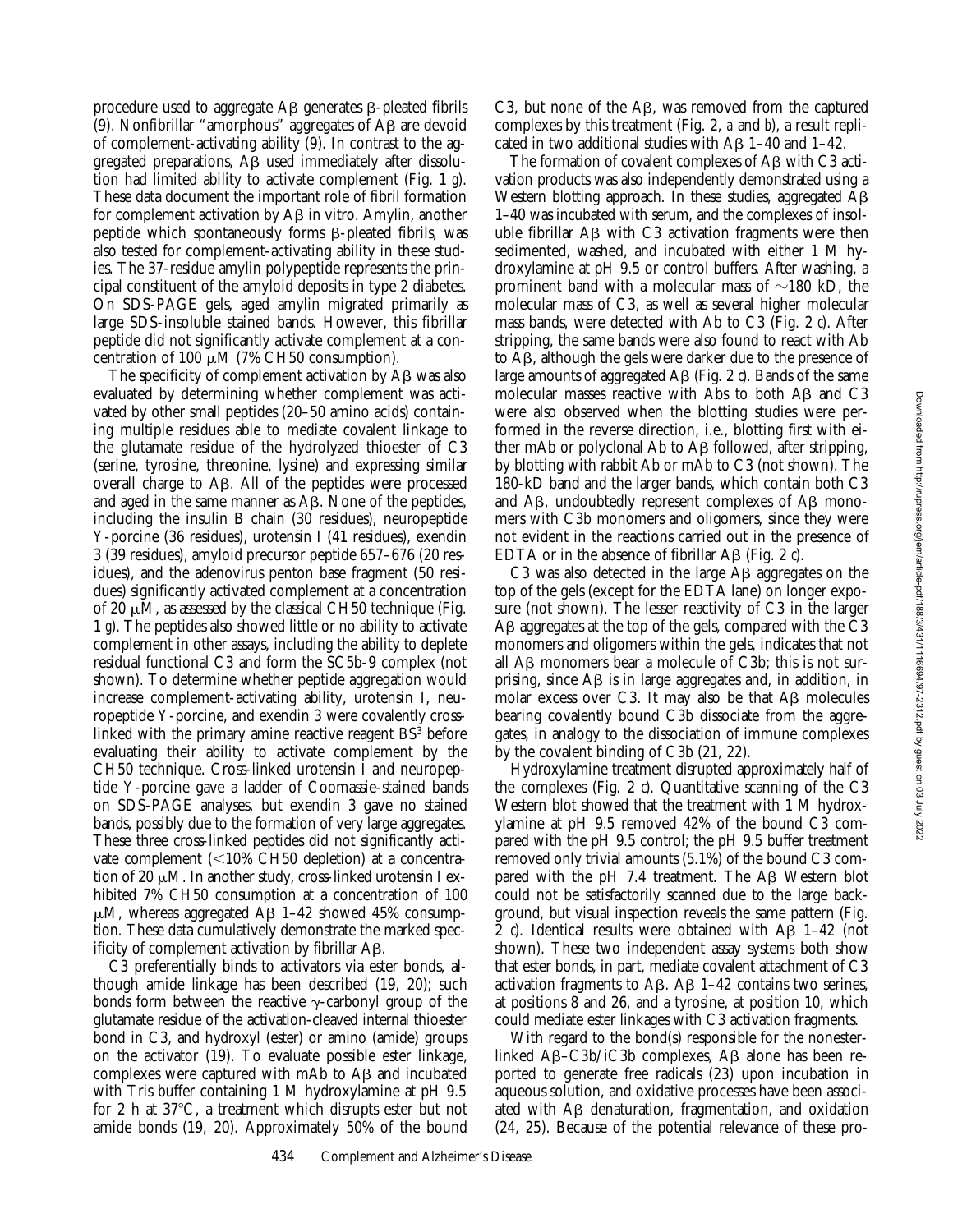

**Figure 2.** Assessment of bonds mediating binding of A $\beta$  to C3 activation fragments. (a) Preaggregated A $\beta$  1–42 (25  $\mu$ M) was incubated in NHS, and complexes were captured on 10D5-coated wells; NHS only does not contain AB. Replicate samples were treated with pH 9.5 buffer, or with the same buffer containing 1 M hydroxylamine (*NH<sub>2</sub>OH*), and remaining bound C3 was then detected and quantitated as described in Materials and Methods. The control containing A<sub>B</sub>, NHS, and EDTA has been subtracted. (*b*) Replicate wells subjected to treatment with the pH 9.5 buffer or hydroxylamine were evaluated for residual bound AB as described in Materials and Methods. (*c*) Preaggregated AB 1-40 was incubated in NHS in the presence or absence of EDTA; lane 5 contains NHS but no AB. After centrifugation and washing, fibrillar AB pellets were incubated with pH 7.4 buffer (lanes 1 and 2), pH 9.5 buffer (lane *3*), or 1 M hydroxylamine in pH 9.5 buffer (lane *4*). After further washing, samples were subjected to SDS-PAGE under nonreducing conditions followed by blotting for the presence of C3 and, after stripping, for AB. *Arrow*, The C3 band at  $\sim$  180 kD. (*d*) Preaggregated AB 1–42 (50 mM) was incubated in NHS alone, and in the presence of deferoxamine (*Defer.*; 1 mM), glutathione (*Glut.*; 1 mM), dimethylthiourea (*DMTU*; 30 mM), catalase (*CAT*;  $2 \times 10^4$  U/ml), SOD (10  $\mu$ M), or catalase plus SOD, and the AB complexes with C3 activation fragments were then detected as described in Materials and Methods.

cesses to the formation of complexes of AB with C3 activation fragments,  $\overrightarrow{AB}$  1–42 was assessed by MALDI mass spectroscopy after aging from 0 to 10 d. Aggregates are not detected in these assays, since the samples are dissolved in 70% formic acid for mass spectroscopic analysis. The molecular mass of the major peak in the various samples ranged from 4510 to 4514, and no other peaks were present, ruling out significant oxidation, fragmentation, and covalent cross-linking of Ab. To determine whether oxidative processes mediated the formation of complexes of A<sub>B</sub> with C<sub>3</sub> activation fragments, complement activation was carried out in the presence of deferoxamine, glutathione, dimethylthiourea, catalase, SOD, and catalase plus SOD. Since none of these antioxidants or free radical scavengers inhibited the formation of or interfered with the detection of complexes (Fig. 2 *d*), it is unlikely that free radical–mediated or oxidative processes are involved in the formation of complexes of  $\overrightarrow{AB}$  with C3 activation fragments. In all likelihood, amide bonds are responsible for the remaining  $\text{AB}-\text{C3b}/\text{iC3b}$  complexes. A $\text{B}$  1–42 contains two lysine residues, at positions 16 and 28, which could mediate such linkages.

Additional studies showed that A<sub>B</sub> triggered activation of the terminal, proinflammatory portion of the complementreaction sequence in NHS. C5a, a cytokine-like activation cleavage product of C5 with numerous biological properties, was efficiently generated by aggregated  $AB$  1–42 in NHS, as determined by a specific radioimmunoassay which detects C5a and C5a des-Arg (lacking the COOH-terminal arginine residue) (reference 26; Fig. 3 *a*). A sandwich ELISA in which an mAb to a C5b-9 neoantigen located in poly C9 served as the capture Ab, and polyclonal Ab to C6 served as the detection Ab, showed that  $\mathsf{A}\mathsf{B}\text{-mediated comple-}$ ment activation led to formation of the C5b-9 complex (Fig. 3 *b*). This ELISA detects C5b-9 as well as SC5b-9 complexes; the latter are formed in NHS in the absence of

cells, as a consequence of the binding of S protein, a complement control protein, to the complex.  $\mathbf{A}\mathbf{B}$  1–42 was generally more efficient in generating C5b-9 than  $AB$  1-40 (Fig. 3 *b*). In contrast, another group recently reported that A<sub>B</sub>-mediated complement activation does not lead to generation of the C5b-9 complex (10). The reason(s) for their failure to demonstrate C5b-9 formation is not known. One possibility is the well-known variability in the properties of different A<sub>B</sub> preparations. In this regard, we have observed more variability in the ability of various  $AB$  1–40 and  $AB$ 1–42 preparations to trigger C5b-9 complex formation, than in their ability to generate  $AB- C3b$  and  $AB-iC3b$ complexes. Other explanations could lie in slight differences in experimental conditions. For example, their C5b-9 formation experiments were carried out in NHS diluted 1:10 in phosphate-buffered NaCl; this combination provides suboptimal concentrations of calcium and magnesium, which are required for CCP and ACP activation. In this regard, we obtained 10-fold higher levels of SC5b-9 formation than they obtained with 1  $\mu$ M aggregated IgG in their control studies (not shown).

The  $C5b-9$  complex generated by  $\overline{AB}$  1–42-mediated complement activation was able to insert into the membranes of NT2 cells, a committed neuronal precursor cell line, when such cells were included in reaction mixtures with aggregated Aβ and NHS (Fig. 4 *a*). Depicted are flow cytometric analyses with rabbit Ab to activation-specific neoantigens in the C5b-9 MAC. C5b-9 membrane insertion was likely proportional to the extent of complement activation, since it was dependent on the concentration of Ab 1–42. mAb to C5b-9 neoantigens gave the same result (not shown). Identical  $\overline{AB}$  1–40 concentrations mediated lower levels of C5b-9 membrane insertion (not shown), probably because of the significantly lower levels of C5b-9 formation with  $\overline{AB}$  1–40. NT2 cells and other neuronal cell lines are resistant to complement-dependent cytolysis,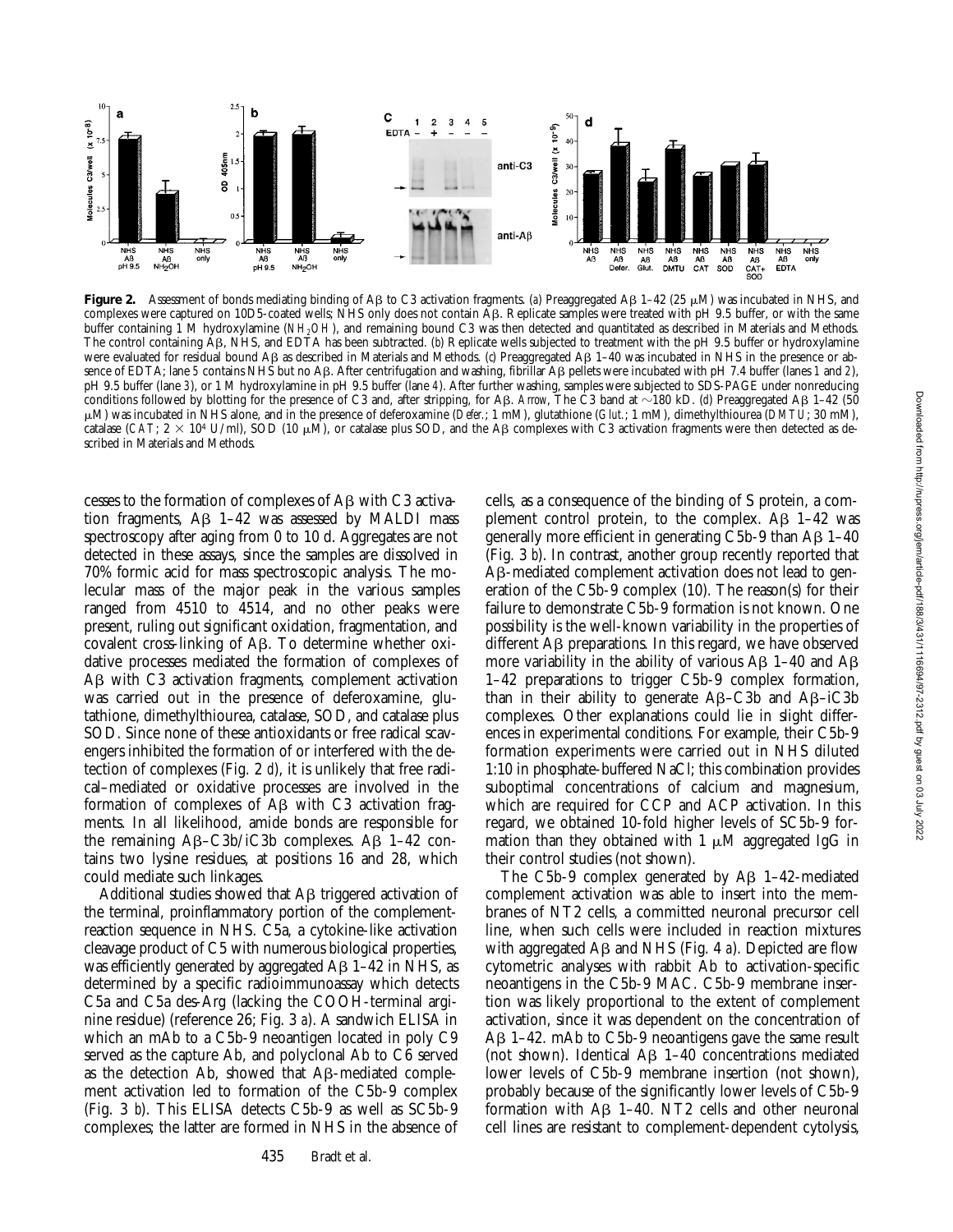

Figure 3. A<sub>B</sub>-mediated complement activation generates C5a and the MAC. (a) Preaggregated Aβ 1-42 was incubated in NHS, and C5a generation was then quantitated as described in Materials and Methods. (*b*) C5b-9 was quantitated after NHS was incubated with varying concentrations of preaggregated  $\overline{AB}$  1–42 or 1–40. SC5b-9 formation was quantitated as described in Materials and Methods.

likely because of the presence of CD59 (27), a complement regulatory protein, a finding confirmed here. Nevertheless, C5b-9 insertion into NT2 cell membranes mediated an increase in the permeability of the cells to propidium iodide that was dependent on the concentration of  $\overline{AB}$  1–42 (Fig. 4 *b*). These data indicate that C5b-9 generated by  $\mathsf{A}\mathsf{B}\text{-}\mathsf{medi}\text{-}$ ated complement activation is functionally competent, since it inserts into the membranes of neuronal precursor cells and renders them permeable to small molecules.

Thus,  $\overline{AB}$  directly and independently activates the ACP as well as the CCP, leading to the formation of covalent Ab–C3b and Ab–iC3b complexes; generates C5a; and mediates assembly of functionally active C5b-9 complexes in vitro. These findings have potential implications for understanding the mechanisms which lead to continuing neuronal damage and altered glial functions in the vicinity of NP, and thus to the progression of AD. First, they provide an explanation for the association of bound  $C3$  with  $AB$  in NP  $(1-3)$ , since covalently bound C3b molecules in NP would remain bound and provide a nidus for chronic complement activation. Second, C5a generated by AB-mediated complement activation could be responsible for the increased numbers of activated astrocytes and microglia

around NP compared with diffuse  $\overline{AB}$  plaques (28), since these cells possess C5a receptors and are activated and migrate in response to C5a (6, 29–31). C5a could also trigger the release of proinflammatory cytokines (IL-1, IL-6, IL-8, and  $TNF-\alpha$ ) from glial cells, as it does from other cell types (26, 32); proinflammatory cytokines are increased in the AD brain (2, 28, 33). These cytokines could further activate glial cells and alter neuronal and glial functions (28, 32). Third, incoming activated glial cells could bind and remain adherent, via their complement receptors, to C3 activation fragments attached to  $\overline{AB}$  (6). Fourth, C5b-9 insertion into cell membranes provides an explanation for the association of this complex with dystrophic neurites in NP (2, 3). Although not likely to be directly cytotoxic for neurons, since they bear CD59 (6, 34), C5b-9 as well as C5b-7 and C5b-8 complexes could alter neuronal functional properties over time by chronic low-level triggering of various cellular signaling pathways (35). If this inflammationbased scenario is verified, complement inhibitors should be evaluated for use in AD. Such inhibitors would need to pass the blood–brain barrier, target both complement activation pathways, and prevent C5b-9 activation.



436 Complement and Alzheimer's Disease

**Figure 4.** C5b-9 generated by  $\mathbf{A}\mathbf{\beta}$  1-42-mediated complement activation is functionally active. (*a*) NT2 cells were incubated with preaggregated  $\text{A}\beta$  1–42 at the designated concentrations in NHS, or in NHS containing 10 mM EDTA; serum only lacks  $\text{A}\beta$ . Flow cytometric analyses with a rabbit Ab to C5b-9 neoantigens are shown. *Numbers* (*right*), Percentage of C5b-9<sup>+</sup> cells, as determined by their relationship to the marker (*arrow*, *dashed line*). (*b*) Density plot analyses of propidium iodide and C5b-9 (*FITC C5b-9*) reactivities are shown. For clarity, only live cells are depicted.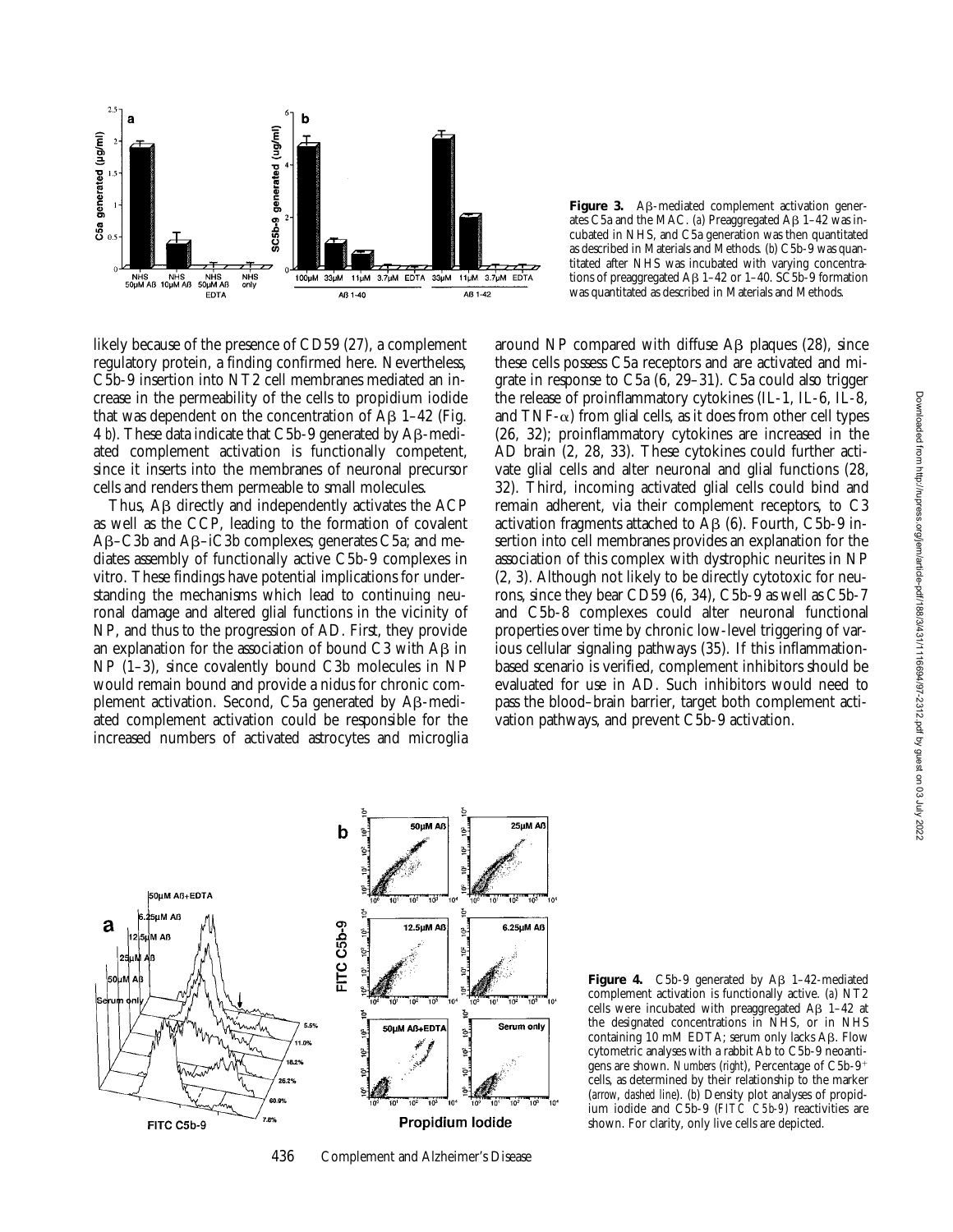We thank T. Hugli, D. Isenman, J. Rogers, and S. Webster for helpful discussions, G. Nemerow for PB50, and Athena Neurosciences, Inc. (South San Francisco, CA), for 10D5. We also thank Todd S. Bixby for his expert technical assistance.

This work was supported by National Institutes of Health grant NS-34682, and grant SFP-1141 from Novartis.

Address correspondence to Neil R. Cooper, Department of Immunology, IMM-19, 10550 North Torrey Pines Rd., La Jolla, CA 92037. Phone: 619-784-8152; Fax: 619-784-8472; E-mail: nrcooper@scripps.edu

*Received for publication 30 December 1997 and in revised form 27 May 1998.*

## **References**

- 1. Eikelenboom, P., and F.C. Stam. 1982. Immunoglobulins and complement factors in senile plaques. *Acta Neuropathol.* 57:239–242.
- 2. McGeer, P.L., and E.G. McGeer. 1995. The inflammatory response system of brain: implications for therapy of Alzheimer and other neurodegenerative diseases. *Brain Res. Brain Res. Rev.* 21:195–218.
- 3. Rogers, J., N.R. Cooper, S. Webster, J. Schultz, P.L. Mc-Geer, S.D. Styren, W.H. Civin, L. Brachova, B. Bradt, P. Ward, and I. Lieberburg. 1992. Complement activation by b-amyloid in Alzheimer disease. *Proc. Natl. Acad. Sci. USA.* 89:10016–10020.
- 4. Müller-Eberhard, H.J. 1988. Molecular organization and function of the complement system. *Annu. Rev. Biochem.* 57: 321–347.
- 5. Cooper, N.R. 1998. Biology of the complement system. *In* Inflammation: Basic Principles and Clinical Correlates. J. Gallin and R. Snyderman, editors. Lippincott-Raven Publishers, Philadelphia. In press.
- 6. Morgan, B.P., and P. Gasque. 1996. Expression of complement in the brain: role in health and disease. *Immunol. Today.* 17:461–466.
- 7. Jiang, H., D. Burdick, C.G. Glabe, C.W. Cotman, and A.J. Tenner. 1994. B-Amyloid activates complement by binding to a specific region of the collagen-like domain of the C1q A chain. *J. Immunol.* 152:5050–5059.
- 8. Chen, S., R.C.A. Frederickson, and K.R. Brunden. 1996. Neuroglial-mediated immunoinflammatory responses in Alzheimer's disease: complement activation and therapeutic approaches. *Neurobiol. Aging.* 17:781–787.
- 9. Webster, S., B. Bradt, J. Rogers, and N.R. Cooper. 1997. Aggregation state-dependent activation of the classical complement pathway by the amyloid β peptide (Aβ). *J. Neurochem.* 69:388–398.
- 10. Cadman, E.D., and P.S. Puttfarcken. 1997. β-Amyloid peptides initiate the complement cascade without producing a comparable effect on the terminal pathway *in vitro*. *Exp. Neurol.* 146:388–394.
- 11. Webster, S., B. Bonnell, and J. Rogers. 1997. Charge-based binding of complement component C1q to the Alzheimer amyloid b-peptide. *Am. J. Pathol.* 150:1531–1536.
- 12. Velazquez, P., D.H. Cribbs, T.L. Poulos, and A.J. Tenner. 1997. Aspartate residue 7 in amyloid  $\beta$ -protein is critical for classical complement pathway activation: implications for Alzheimer's disease pathogenesis. *Nat. Med.* 3:77–79.
- 13. Schreiber, R.D., M.K. Pangburn, P.H. Lesavre, and H.J. Müller-Eberhard. 1978. Initiation of the alternative pathway of complement: recognition of activators by bound C3b and

assembly of the entire pathway from six isolated proteins. *Proc. Natl. Acad. Sci. USA.* 75:3948–3952.

- 14. Wickham, T.J., P. Mathias, D.A. Cheresh, and G.R. Nemerow. 1993. Integrins  $\alpha_{\nu}\beta_3$  and  $\alpha_{\nu}\beta_5$  promote adenovirus internalization but not virus attachment. *Cell.* 73:309–319.
- 15. Mayer, M.M. 1961. Complement and complement fixation. *In* Experimental Immunochemistry. E.A. Kabat and M.M. Mayer, editors. Charles C. Thomas Publisher, Springfield, IL. 133–241.
- 16. Wagner, J.L., and T.E. Hugli. 1984. Radioimmunoassay for anaphylatoxins: a sensitive method for determining complement activation products in biological fluids. *Anal. Biochem.* 136:75–88.
- 17. McGeer, P.L., H. Akiyama, S. Itagaki, and E.G. McGeer. 1989. Immune system response in Alzheimer's disease. *Can. J. Neurol. Sci.* 16:516–527.
- 18. McGeer, P.L., H. Akiyama, S. Itagaki, and E.G. McGeer. 1989. Activation of the classical complement pathway in brain tissue of Alzheimer patients. *Neurosci. Lett.* 107:341–346.
- 19. Law, S.K.A., N.A. Lichtenberg, and R.P. Levine. 1979. Evidence for an ester linkage between the labile binding site of C3b and receptive surfaces. *J. Immunol.* 123:1388–1394.
- 20. Gadd, K.J., and K.B.M. Reid. 1981. The binding of complement component C3 to antibody-antigen aggregates after activation of the alternative pathway in human serum. *Biochem. J.* 195:471–480.
- 21. Miller, G.W., and V. Nussenzweig. 1975. A new complement function: solubilization of antigen-antibody aggregates. *Proc. Natl. Acad. Sci. USA.* 72:418–422.
- 22. Fujita, T., Y. Takata, and N. Tamura. 1981. Solubilization of immune precipitates by six isolated alternative pathway proteins. *J. Exp. Med.* 154:1743–1751.
- 23. Harris, M.E., K. Hensley, D.A. Butterfield, R.A. Leedle, and J.M. Carney. 1995. Direct evidence of oxidative injury produced by the Alzheimer's  $\beta$ -amyloid peptide (1-40) in cultured hippocampal neurons. *Exp. Neurol.* 131:193–202.
- 24. Dyrks, T., E. Dyrks, T. Hartmann, C. Masters, and K. Beyreuther. 1992. Amyloidogenicity of βA4 and βA4-bearing amyloid protein precursor fragments by metal-catalyzed oxidation. *J. Biol. Chem.* 267:18210–18217.
- 25. Hensley, K., D.A. Butterfield, N. Hall, P. Cole, R. Subramanian, R. Mark, M.P. Mattson, W.R. Markesbery, M.E. Harris, M. Aksenov, et al. 1996. Reactive oxygen species as causal agents in the neurotoxicity of the Alzheimer's diseaseassociated amyloid beta peptide. *Ann. NY Acad. Sci.* 786: 120–134.
- 26. Hugli, T.E. 1984. Structure and function of the anaphylatoxins. *Springer Semin. Immunopathol.* 7:193–219.